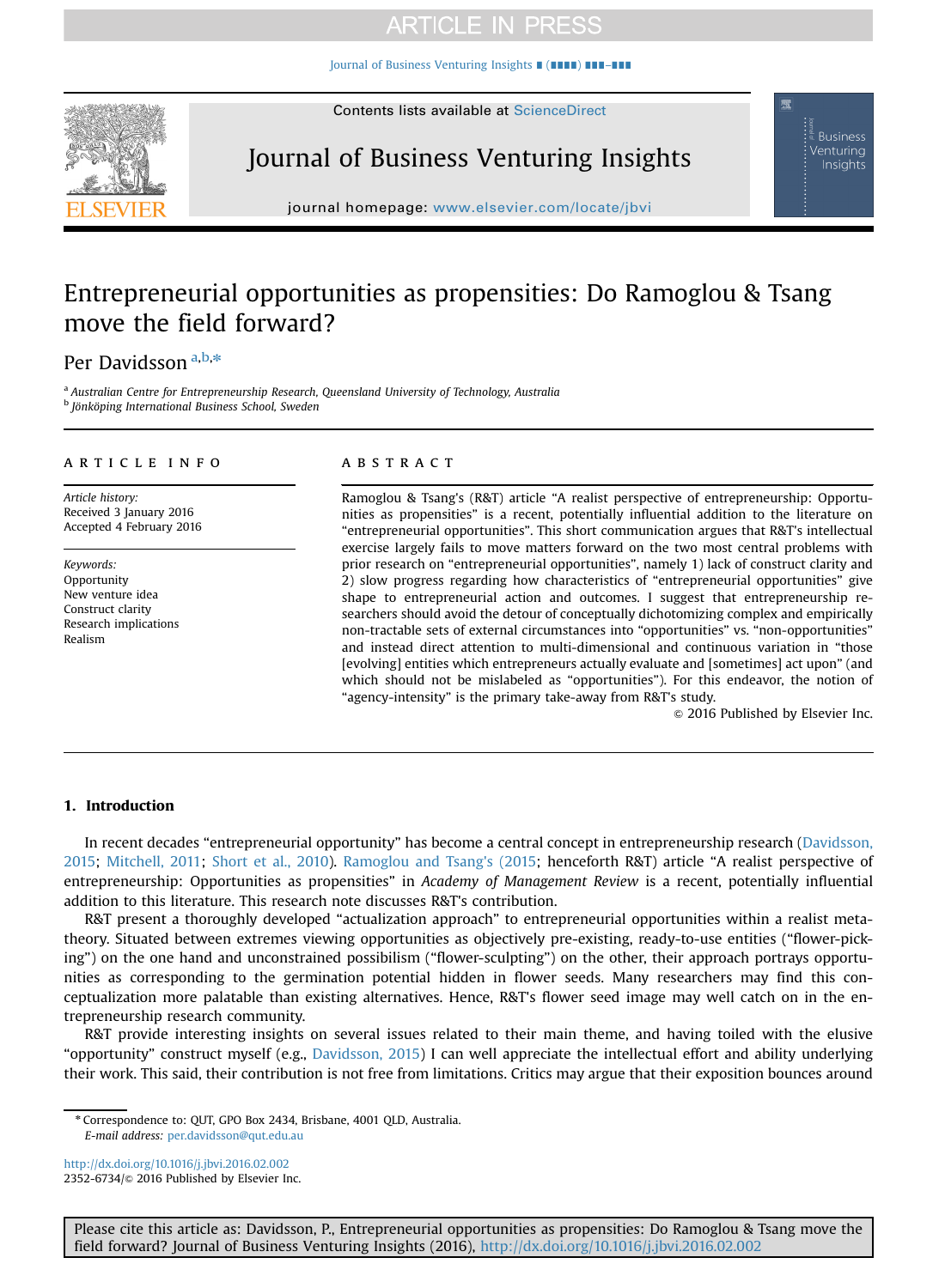### **ARTICLE IN PRESS**

#### 2 P. Davidsson / Journal of Business Venturing Insights ∎ (∎∎∎∎) ∎∎∎–∎∎∎

among a bewildering gallery or real or imagined supporters and opponents, including neoclassical economics, Kirzner, Schumpeter, own intuitions, laypersons, and an array of other voices. In particular, Discovery- and Creation theorists may wish to point out that they have not (consistently) purported the extreme meta-theoretical positions R&T's stylized account suggests (see, e.g., [Alvarez et al., 2013;](#page-3-0) 307–8; [Eckhardt and Shane, 2003](#page-3-0); 336). I believe a more important topic for continued discussion is that R&T largely fail to move matters forward on what are arguably the two most central problems with prior research on "entrepreneurial opportunities". These are 1) lack of construct clarity and 2) slow progress regarding how characteristics of "entrepreneurial opportunities" give shape to entrepreneurial action and outcomes ([Davidsson, 2015](#page-3-0), [2016](#page-3-0); [Shane, 2012;](#page-3-0) cf. [Dimov, 2011](#page-3-0)). In the remainder of this note, I will elaborate on these two points.

### 2. Construct clarity

Strong theory requires clear constructs [\(Suddaby, 2010\)](#page-3-0). Regrettably, past research on entrepreneurial opportunities has not excelled in construct clarity, thereby impeding progress [\(Davidsson, 2015](#page-3-0), [2016;](#page-3-0) [Hansen et al., 2011\)](#page-3-0). According to R&T, entrepreneurial opportunity is "the propensity of market demand to be actualized into profits through the introduction of novel products or services" (R&T, p. 411). The "core ontological ingredient" is desire (p. 417) which exists in abstracto rather than as particular (future) products or services (pp. 418; 425). Further, opportunities have agent-independent existence (p. 415); require varying agency-intensity for their actualization (pp. 418-419), and are knowable only in retrospect through the actualization of profits (pp. 423; 425; 426). Apart from agency-intensity the conceptualization is strictly dichotomized. That is, something either is or is not an opportunity; "there are no shades of gray", p. 420).

Despite explicit reference to [Suddaby's \(2010\)](#page-3-0) essay on construct clarity, R&T's portrayal of opportunities remains unclear in several ways. First, their view of opportunities is notably demand-side heavy (cf. [Sarasvathy et al., 2003\)](#page-3-0). The reasons for the primacy given to desire and demand (p. 422) are not satisfactorily explained and remain hard to accept. Why would potential demand in the absence of potentially profitable supply qualify better than the converse? Logically, a "propensity (…) to be actualized into profits" requires that both demand and supply are (technically and economically) possible. Further, several of R&T's examples, as well as their notion of "desire-eliciting efforts" (p. 419), suggest both sides drive the actualization process.

Second, when do R&T's opportunities become opportunities? Further, by when must something be potentially profitable in order to be an opportunity now? If it is not clear (even retrospectively) when an opportunity comes into existence, neither is it clear what an opportunity is. The argument "What we can potentially desire may not operate actively" (p. 419) suggests that that R&T only require the possibility of future desire. However, their examples of opportunities and non-opportunities appear inconsistent on this issue. In the HIV cure example (p. 417-418) desire alone (latent demand without proven possibility of a [sufficiently cost-effective] technological solution) seems to suffice for status as an entrepreneurial opportunity. In the case of commercial aviation (p. 422) the opportunity apparently came into existence when actualized demand ("market factors") was added to proven technological feasibility ("the invention of aircraft") and in the example electric lighting (p. 422) R&T find reason to point to the time gap between technical invention and actualized profit. It is unclear what this says about the sought-after point about objective (non-)existence of propensities. Similarly, the "non-opportunity"' status of horse/dog meat and moon travel is explicitly based on the current cultural mores and the capacity of current technologies. How do these erase propensities pertaining to an unconstrained future? Without temporal demarcations it seems that under R&T's conceptualization —contrary to how they classify their examples—everything that will ever have profit potential has always been an opportunity. This includes commercial aviation as an unactualized opportunity in Da Vinci's time (p. 422; cf. [Shane, 2012](#page-3-0): 16).

Third, the importance of not confusing objective opportunities with subjective ideas has been emphasized in prior literature [\(Davidsson, 2015](#page-3-0); [Shane, 2012:](#page-3-0) 15). Yet, when R&T discuss "the opportunity to profit through the production of t-shirts (...) with the Je Suis Charlie slogan" (pp. 415; 418, and in other concrete examples) they do precisely that. They thus follow—against their own definition (p. 411) and advice (p. 418)—the unfortunate tradition of applying the same "opportunity" label within the same manuscript to different types of entities at different levels of abstraction. Producing and selling Je Suis Charlie t-shirts is hardly an objectively pre-existing propensity. Rather, it is one of the innumerable new venture ideas (NVI; cf. [Davidsson, 2015\)](#page-3-0) entrepreneurs could have come up with in response to "the active desire of people to express repulsion against the terrorist attack at Charlie Hebdo"; which is R&T's alternative and more true-to-definition description of the opportunity at hand (p. 418).

It is also worth noting that the "propensity to be actualized into profit" in the Charlie Hebdo example (and other examples) can be expressed on many levels of abstraction, from a specific individual's wish to express, in a particular location in Paris on a particular date, repulsion against that particular attack and specifically through conveying a message printed on their t-shirt, to any individual's wish to publicly express their sentiments on any issue at any time or place. This makes any notion of objective opportunities as distinct, individual entities highly controversial (cf. [Dimov, 2011\)](#page-3-0). The existence of "objective [entrepreneurial] opportunity" in the abstract sense is an idea around which there is broad agreement. In fact, such existence follows rather trivially from the theoretical assumption of a disequilibrium economy [\(Shane and Venka](#page-3-0)[taraman, 2000\)](#page-3-0). It is not entirely clear whether R&T also embrace the much more contentious idea of objective opportunities within a particular space-time configuration as a universe of entities which can, in principle, be enumerated.

In all, due to insufficient attention to [Suddaby's \(2010\)](#page-3-0) scope conditions time and space (incl. level), R&T's examples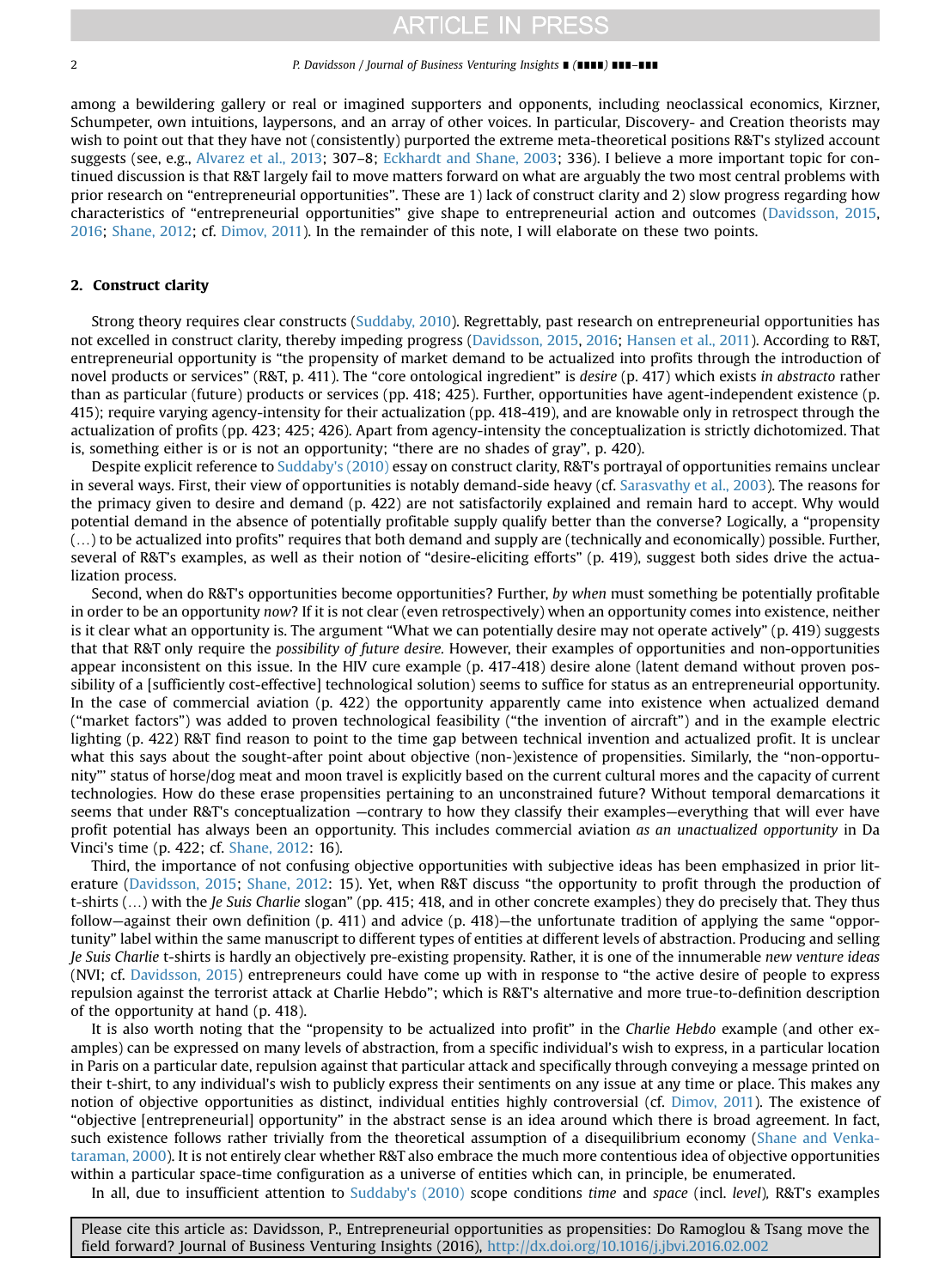#### P. Davidsson / Journal of Business Venturing Insights ∎ (∎∎∎∎) ∎∎∎–∎∎∎ 3

actually illustrate the continued "elusiveness of the 'opportunity' construct" (p. 414) more than they help establish construct clarity. In the final analysis it seems the authors' intuitions and rhetorical choices more than anything else determine in which basket individual cases end up. As a consequence, R&T's "opportunity" construct remains as unclear and debatable as in many previous conceptualizations. This does not reflect sub-standard effort or ability on R&T's part; it is instead attributable mostly to inherent problems with any notion of "opportunity [\(Davidsson, 2015\)](#page-3-0). As R&T suggest, the opportunity debate "touches on some of the most demanding aspects of philosophy" (p. 430).

### 3. Implications for future research

When R&T turn to future research they choose—surprisingly—to only discuss implications pertaining to variance and sense-making among agents. No attention is devoted to variance in opportunities themselves. It is as if the question of what makes some flower seeds and not others germinate under otherwise identical conditions were somehow uninteresting, irrelevant, or non-researchable. This in direct conflict with a main point of [Shane and Venkataraman's \(2000\)](#page-3-0) seminal paper, which was arguably a main trigger of the rapid growth of the "entrepreneurial opportunity" literature. Introducing the "individual-opportunity nexus", Shane and Venkataraman argued that variance in opportunities, and agent-opportunity fit, are just as important as variance among agents.

I find reason to be more optimistic than R&T about the fruitfulness of scholarly attention to variation in the non-agent side of Shane and Venkataraman's nexus idea. First, actualization opportunities lend themselves to the development of axiomatic theory ([Reynolds, 1971\)](#page-3-0) and computer simulation ([McMullen and Dimov, 2013](#page-3-0)). Such approaches allow the theorist to construct a world where known-to-the-theorist opportunities can vary in prevalence and characteristics. For example, the theorist can apply R&T's notion of "agency-intensity" (pp. 418-419) and perhaps extend it by distinguishing between a cognitive dimension ("hard-to-discover" in old parlance) and another denoting the difficulty of implementation ("hard-to-exploit").

Second, by lowering the demands that the objectively pre-existing entities under study are complete or "proven profitable" opportunities we can facilitate theorizing informed by real world data. For example, [Bakker and Shepherd \(2015\)](#page-3-0) let ore bodies and demand for minerals represent "opportunities" in developing process- and portfolio-oriented theory. [Barreto](#page-3-0) [\(2012\)](#page-3-0) develops and tests theory about the relative attractiveness of opportunities by cleverly utilizing a setting where the entire "opportunity space" (represented by a finite set of geographical regions) can be defined and observed. More directly in line with R&T's notion of opportunity, [Grégoire and Shepherd \(2012\)](#page-3-0) theorize and assess structural vs. superficial alignment of supply and demand elements, letting real technologies and needs represent hitherto unactualized opportunities in their experimental empirics. Their theorizing holds promise of teach- and learnable knowledge that should be of the greatest interest to academics, policy-makers, and entrepreneurship practitioners alike: What kind of "opportunities" tend to be spontaneously under-actualized?

Third, theorizing can be geared instead towards NVIs; a theme I have elaborated on elsewhere [\(Davidsson, 2015](#page-3-0)). Unlike "entrepreneurial opportunities", NVIs are present in all venture creation processes, including those leading to non-action; eventual abortion, or failure. They are the imagined content of future ventures—"a neutral cognitive projection into the future" (p. 424)—and thus escape the problematic, definitional connotation of favorability. Entrepreneurial agents freely deselect, abandon or change NVIs they do not believe in, and even the best of entrepreneurs cannot turn the worst NVIs into successes. Although theorizing about NVI characteristics is under-developed we need not start from scratch. For example, an analysis at the time would likely have ascribed rather favorable diffusability to the Je Suis Charlie NVI, based on its compatibility, observability, trialability, and low complexity ([Rogers, 1995](#page-3-0)). A limitation is that although it can provide indirect insights into "objective opportunities" by comparing successful and unsuccessful cases in arrears, a focus on NVIs does not afford as central a role to objective, actor-independent conditions as R&T's contribution aims to give them. However, research on the role of NVIs can easily be combined with attention to the external factors that enable and constrain entrepreneurial action and success.

### 4. Conclusion

R&T offer an intellectual exercise in the tradition of trying to establish the existence and nature of objective, entrepreneurial opportunities. Their paper illustrates that this remains a very challenging task. What also remains is the question to which extent this type of exercise moves entrepreneurship research forward. R&T's "opportunities as propensities" cannot be identified, sampled or measured because they are only knowable in arrears through the actualization of profits (pp. 423; 425; 426). Further, the mere presence of profits does not mean that we (or the entrepreneur) have correctly identified what actor-independent set of circumstances it was that allowed these profits to materialize, i.e., that the "contents" of the opportunity are known. Moreover, for those successful cases there exist alternative labels, e.g., "successful start-up" on the micro level and "new [viable] market category" on a somewhat more aggregate level. What do we gain by labeling them "opportunities"?

I believe a much more fruitful way forward is to omit the detour of conceptually dichotomizing complex and empirically non-tractable sets of external circumstances into "opportunities" vs. "non-opportunities" and instead direct attention to

Please cite this article as: Davidsson, P., Entrepreneurial opportunities as propensities: Do Ramoglou & Tsang move the field forward? Journal of Business Venturing Insights (2016), http://dx.doi.org/10.1016/j.jbvi.2016.02.002